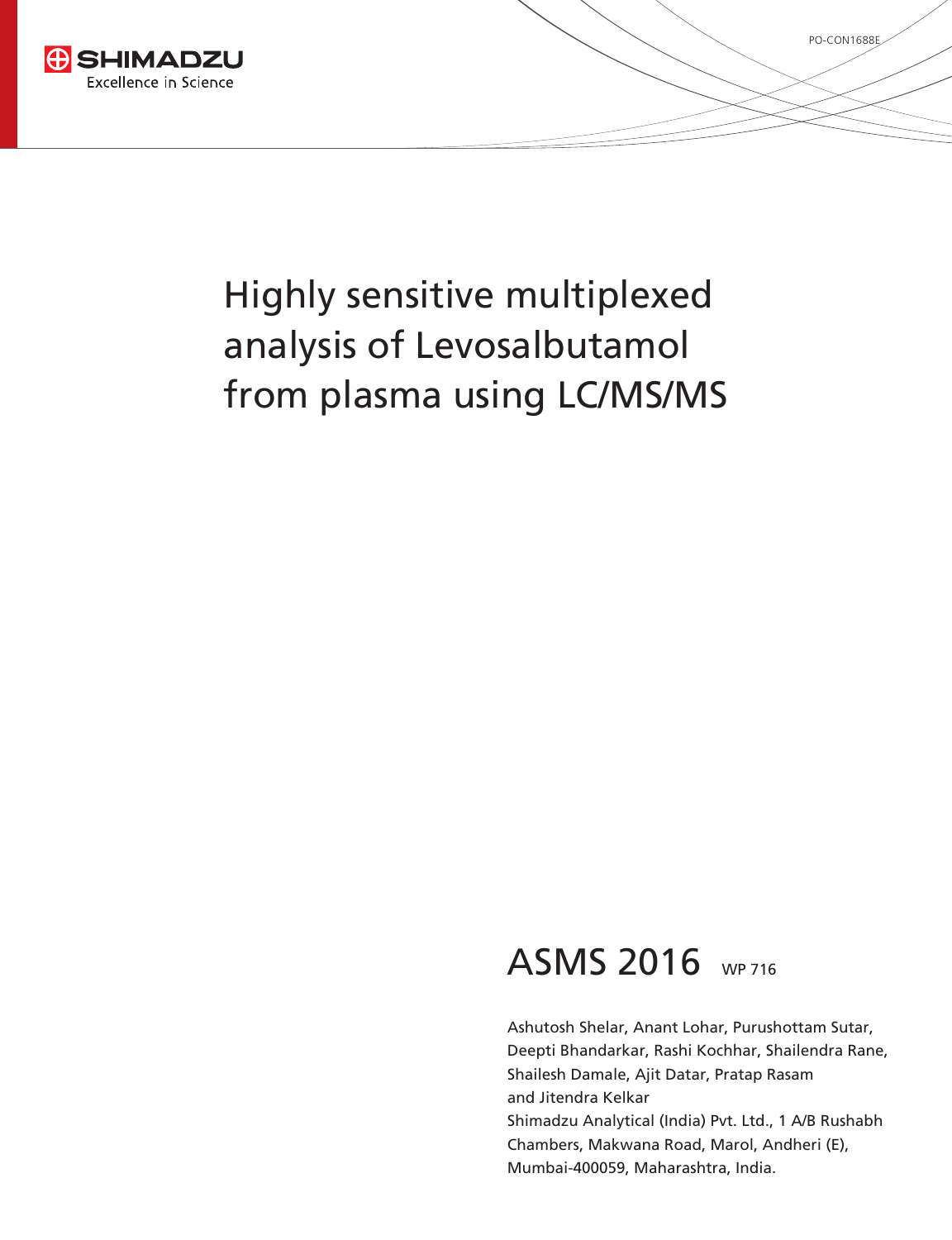## Introduction

Salbutamol is the most widely used short-acting β2-agonist in the symptomatic relief of asthma and Chronic Obstructive Pulmonary Disease (COPD). In all formulations, salbutamol consists of a racemic mixture of equal amounts (50:50) of (R)- and (S)-isomers. Although these isomers are chemically identical, they differ in conformation, being exact non-superimposable (mirror) images of one another, or stereoisomers. (R)-salbutamol has been shown to have a 2-fold greater binding affinity than racemic salbutamol and a 100-fold greater binding

affinity than (S)-salbutamol for the  $\beta$ 2-adrenergic receptor. As a result, the bronchodilator property of racemic (R,S)-salbutamol is attributed entirely to  $(R)$ -salbutamol which is also known as 'Levosalbutamol'<sup>[1]</sup>. There is an increased demand by pharmaceutical organizations to quantitatively estimate levosalbutamol at lower levels due to reduced dosages for paediatric formulations. With this increase in demand, there is a necessity to increase the throughput of highly sensitive levosalbutamol analysis.



Molecular formula - C13H21NO3

Figure 1. Structure of levosalbutamol

At lower concentrations, levosalbutamol tends to show interference from plasma. Inevitably run time will be longer for achieving chromatographic resolution, hence leading to lower analytical throughput.

Nexera MX with Dual Stream Technology (DST) system was designed to improve the operation rates of LC/MS/MS and throughput. This system switches two flow lines for analysis using the flow line switching valve. While one flow line is analyzing, the other one washes and equilibrates column. This parallel processing reduces the cycle time for sample analysis.

Therefore, a method on Nexera MX with LCMS-8060, a triple quadrupole mass spectrometer from Shimadzu Corporation, Japan has been developed to increase the throughput for highly sensitive quantitation of levosalbutamol from plasma.

## Method of analysis

### Sample preparation

#### Preparation of aqueous calibration levels and quality control samples

Levosalbutamol (Sigma Aldrich) calibration standards at concentration levels of 0.1 pg/mL, 0.2 pg/mL, 0.5 pg/mL, 1.5 pg/mL, 4 pg/mL, 18 pg/mL, 30 pg/mL, 50 pg/mL, 70 pg/mL and 80 pg/mL and quality control samples - LQC (0.5 pg/mL), M1QC (5 pg/mL), M2QC (35 pg/mL) and HQC (75 pg/mL) were prepared in water : acetonitrile (40:60 v/v).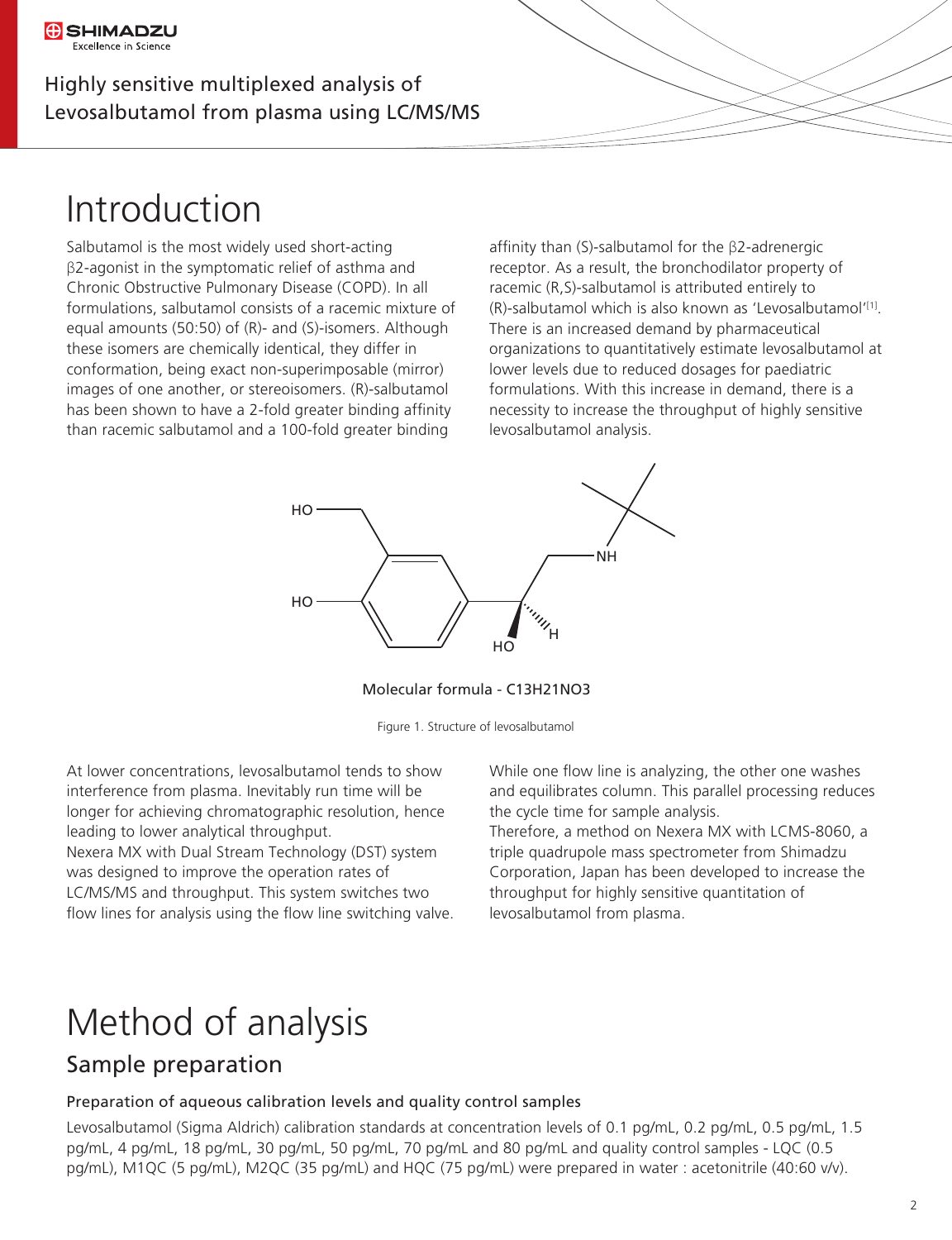#### **G**SHIMADZU Excellence in Science

#### Highly sensitive multiplexed analysis of Levosalbutamol from plasma using LC/MS/MS

#### Preparation of matrix matched calibration levels and quality control samples

300 µL of plasma was taken in 15 mL tarson tubes to which 300 µL of 1 M potassium dihydrogen phosphate buffer was added and vortexed to ensure complete mixing of contents. To above buffered plasma, 3 mL of methyl tertiary butyl ether (MTBE) was added and vortexed for 5 minutes. It was then centrifuged at 4000 rpm for 10 minutes. Supernatant was separated and

evaporated at 40 °C for 15 minutes in low pressure nitrogen evaporator. The residue was reconstituted in 1000 µL water : acetonitrile (20:80 v/v). This solution was then used as a diluent to prepare matrix matched calibration levels from 0.1 pg/mL to 80 pg/mL and quality control samples<sup>[2]</sup>.

### LC/MS/MS analysis

Levosalbutamol was analyzed using Nexera MX coupled with LCMS-8060 triple quadrupole system from Shimadzu Corporation, Japan.

The Nexera MX offers twice the sample processing capacity for LC/MS/MS analysis. In regular LC/MS/MS analysis, due to the various processes required, such as washing and equilibrating the column with an initial mobile phase concentration and operating the autosampler to load the

next sample, the time between injecting samples cannot be fully utilized for acquiring data. Therefore, efforts to increase LCMS throughput involved reducing the time required for the above processes. In contrast, the Nexera MX maximizes the LC/MS/MS data acquisition time by alternately using two streams to inject samples into the LC/MS/MS system (shown in Figure 2).



Figure 2. Nexera MX with Dual Stream Technology (DST)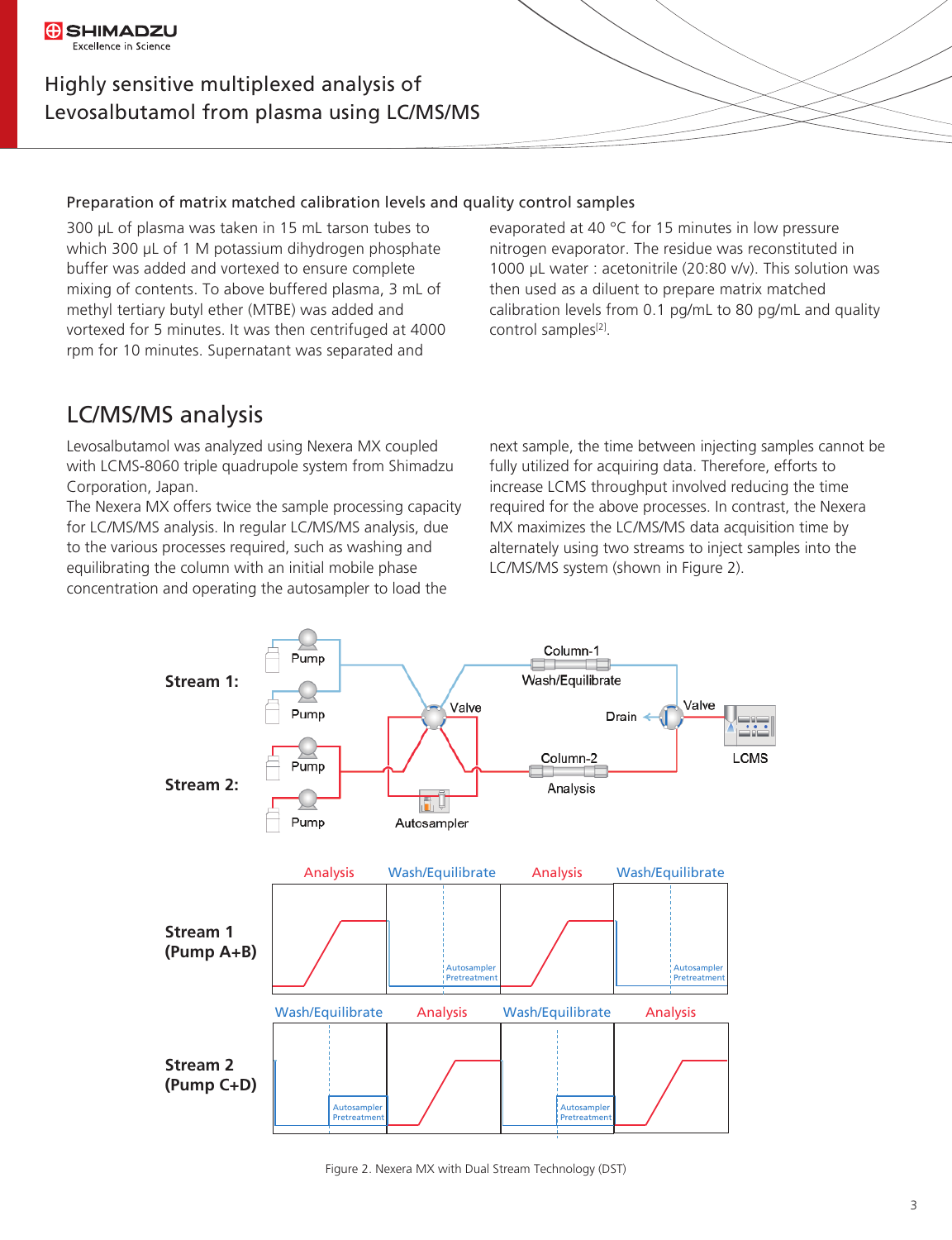#### **G** SHIMADZU Excellence in Science

#### Highly sensitive multiplexed analysis of Levosalbutamol from plasma using LC/MS/MS



Figure 3. Nexera MX with LCMS-8060 Figure 4. Heated ESI probe



LCMS-8060 triple quadrupole mass spectrometer by Shimadzu (shown in Figure 3), sets a new benchmark in triple quadrupole technology with an unsurpassed sensitivity (UFsensitivity), ultra fast scanning speed of 30,000 u/sec (UFscanning) and polarity switching speed of 5 msec (UFswitching). This system ensures highest quality of data, with very high degree of reliability. In order to improve ionization efficiency, the newly

developed heated ESI probe (shown in Figure 4) combines high-temperature gas with the nebulizer spray, assisting in the desolvation of large droplets and enhancing ionization. This development allows high-sensitivity analysis of a wide range of target compounds with considerable reduction in background.

The details of analytical conditions are given in Table 1.

| Column            | : Grace Alltima HP HILIC (50 mm L x 2.1 mm I.D.; 3 µm)                                                                           |  |  |
|-------------------|----------------------------------------------------------------------------------------------------------------------------------|--|--|
| Mobile phase      | : A: 2 mM ammonium acetate in water                                                                                              |  |  |
|                   | B: acetonitrile                                                                                                                  |  |  |
|                   | Gradient program (B %) : 0.0-2.5 min $\rightarrow$ 90 (%); 2.5-3.0 min $\rightarrow$ 90-20 (%); 3.0-4.0 min $\rightarrow$ 20(%); |  |  |
|                   | 4.0-4.2 min $\rightarrow$ 20-90 (%); 4.2-6.0 min $\rightarrow$ 90 (%)                                                            |  |  |
| Flow rate         | $: 0.5$ mL/min                                                                                                                   |  |  |
| Oven temperature  | :40 °C                                                                                                                           |  |  |
| Injection volume  | $: 10 \mu L$                                                                                                                     |  |  |
| MS interface      | : Electro Spray Ionization (ESI)                                                                                                 |  |  |
| Nitrogen gas flow | : Nebulizing gas 3 L/min; Drying gas 5 L/min                                                                                     |  |  |
| Zero air flow     | : Heating gas 15 L/min                                                                                                           |  |  |
| MS temperature    | : Desolvation line 200 $^{\circ}$ C; Heating block 400 $^{\circ}$ C                                                              |  |  |
|                   | Interface 380 °C                                                                                                                 |  |  |

Table 1. LC/MS/MS conditions for levosalbutamol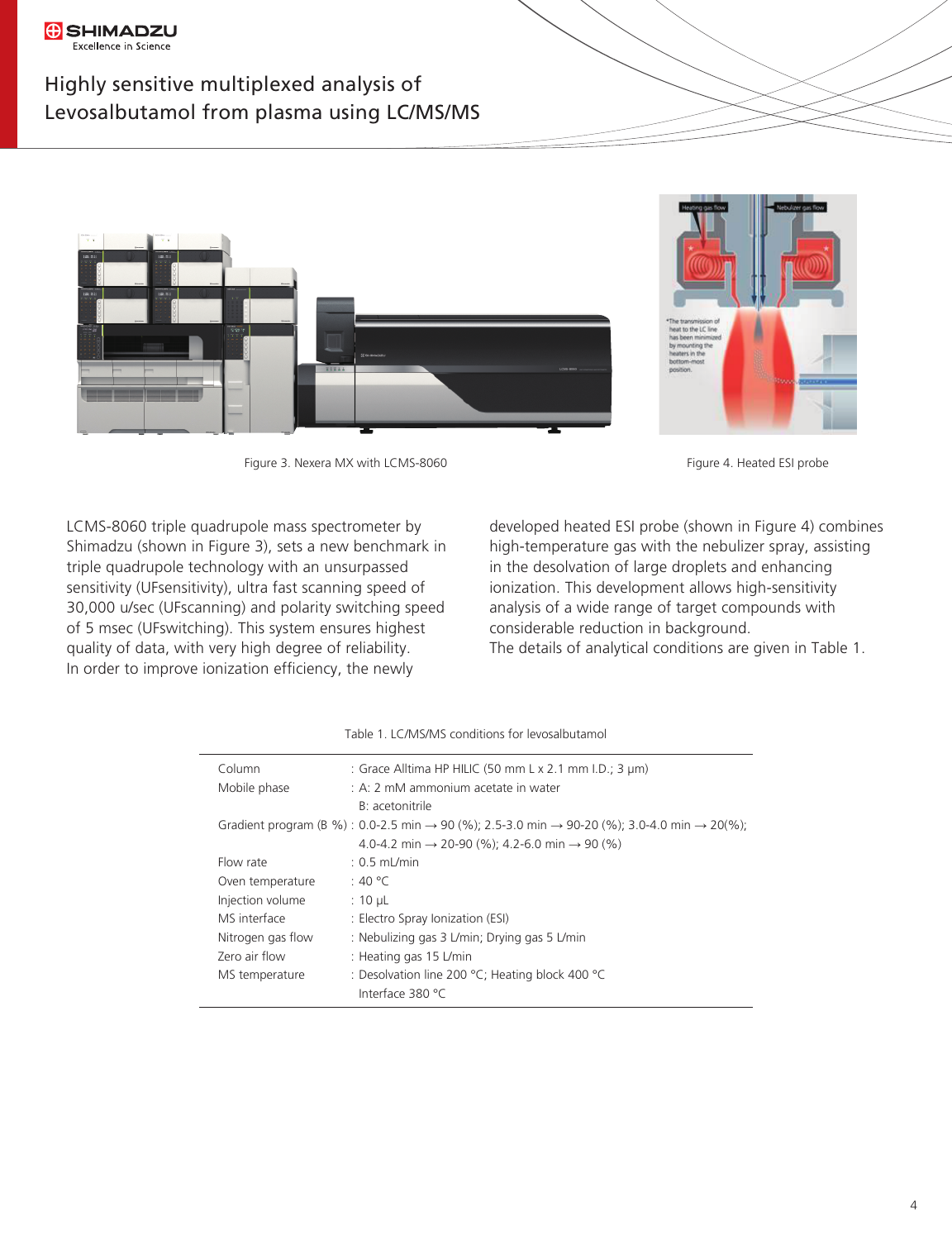### Nexera MX analysis results of levosalbutamol Results



Figure 5. Comparison between conventional analysis and MX analysis showing maximum LC/MS/MS data acquisition by alternately using two streams to inject samples into LC/MS/MS system

Nexera MX enabled parallel HPLC systems to synchronize with a single mass spectrometer. In Nexera MX while one stream is analyzing, the other washes and equilibrates the column. This parallel processing reduces the cycle time for sample analysis. This helps to acquire data simultaneously

without keeping MS idle during washing and equilibration step. In this way, non productive time was utilized for acquiring data for next sample, thus increasing the throughput.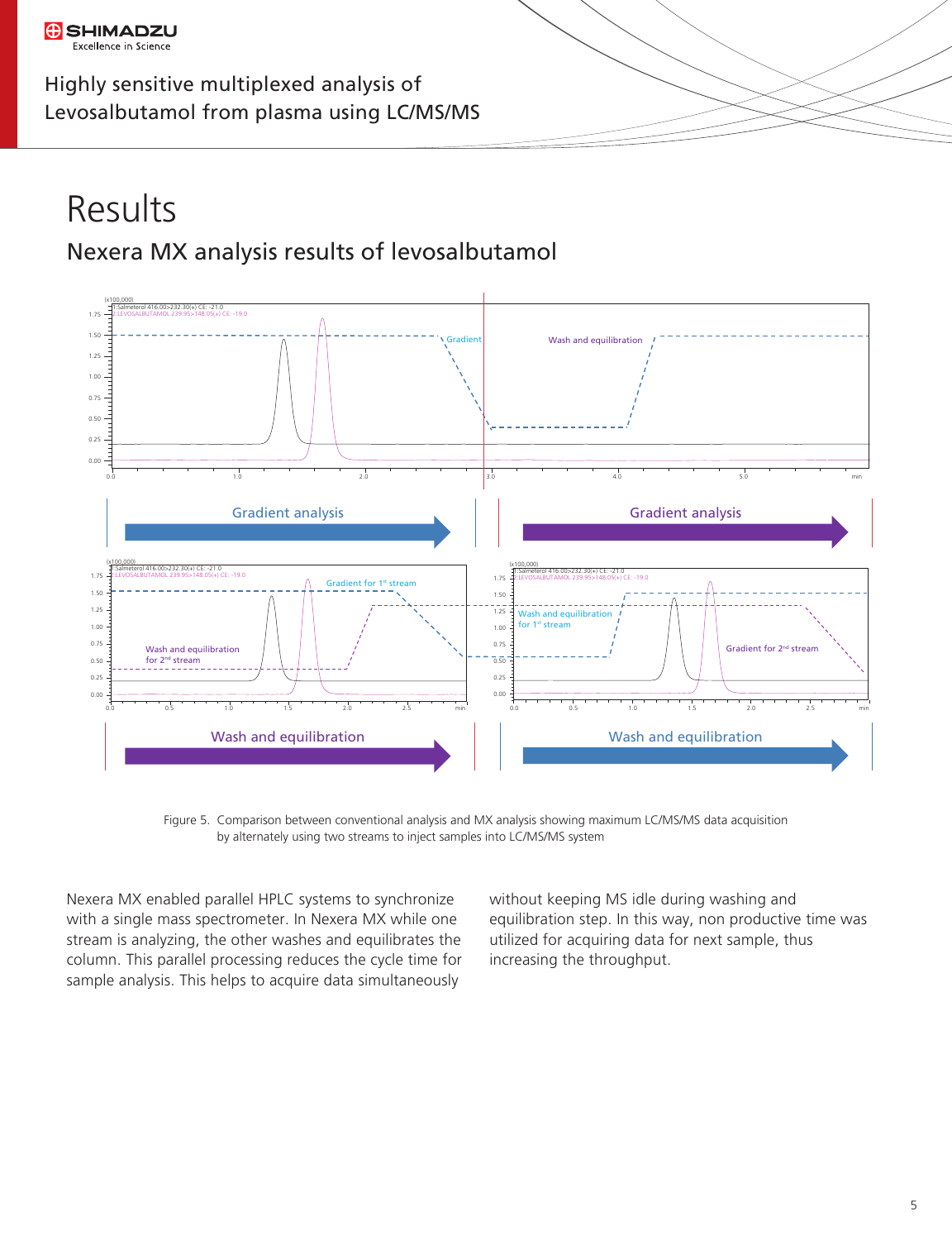**G** SHIMADZU Excellence in Science

### LC/MS/MS analysis results of levosalbutamol

LC/MS/MS method was developed for trace level quantitation of levosalbutamol using salmeterol as an internal standard. Analysis was performed using matrix matched standards and quality control samples. MRM transitions used for levosalbutamol and salmeterol are 239.95 > 148.05 and 416.00 > 232.30 respectively. LOQ of 0.1 pg/mL was achieved for levosalbutamol.

Overlay of MRM chromatograms of blank with 0.1 pg/mL level for levosalbutamol and blank with salmeterol matrix matched standard are shown in Figures 6A and 6B respectively. No interfering peaks were observed in blank plasma at the retention time of these compounds, confirming the absence of any interference.



Linearity studies were carried out using internal standard calibration method with correlation coefficient of 0.9972 as shown in Figure 6. Accuracy and repeatability results for Levosalbutamol are given in Table 2.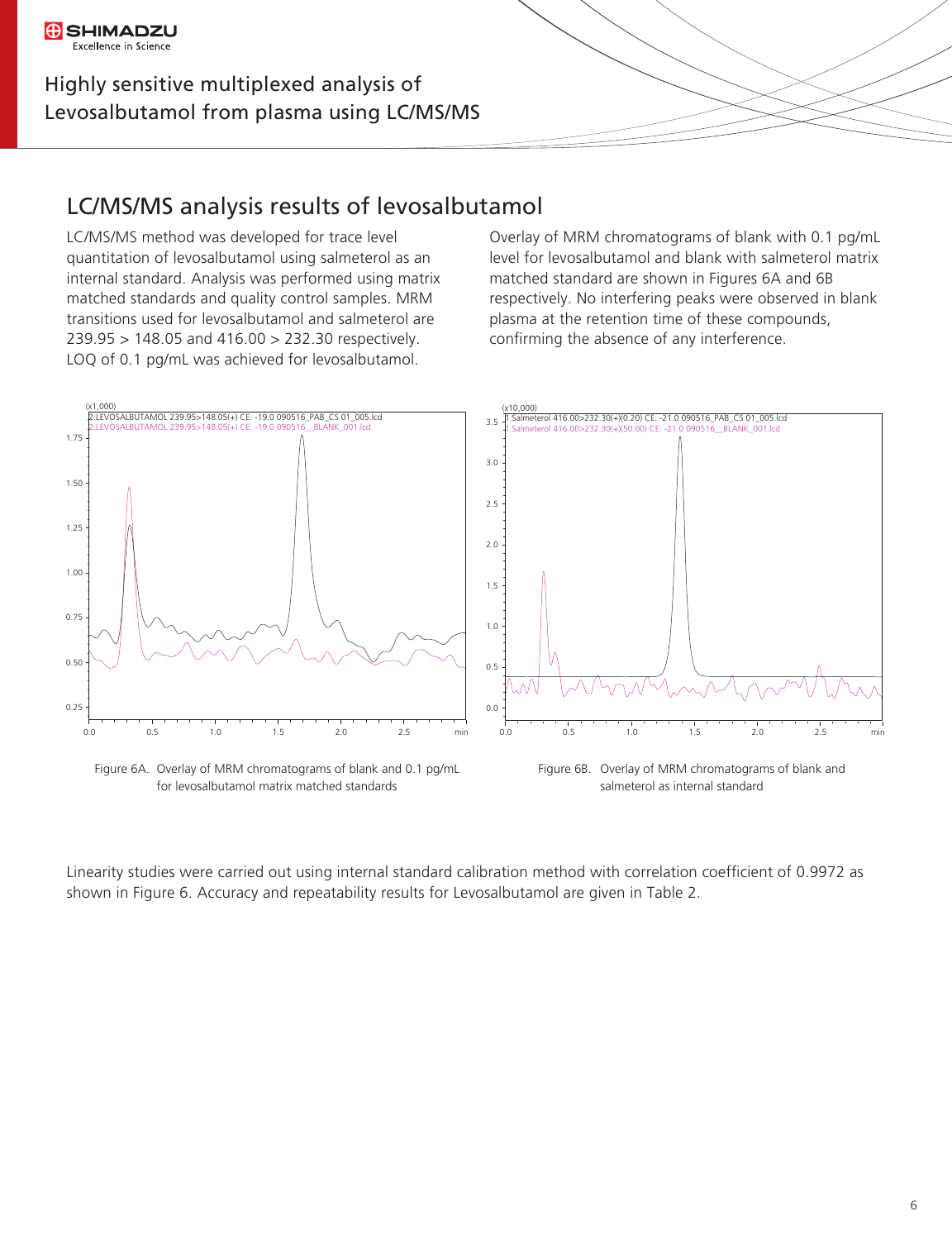**G** SHIMADZU Excellence in Science



Figure 6. Calibration curve for levosalutamol matrix matched standards

| Name of<br>compound | Standard<br>concentration<br>(pg/mL) | Calculated average<br>concentration from<br>calibration graph<br>$(pg/mL)$ (n=6) | Average<br>% accuracy<br>$(n=6)$ | % RSD for<br>area counts<br>$(n=6)$ |
|---------------------|--------------------------------------|----------------------------------------------------------------------------------|----------------------------------|-------------------------------------|
| Levosalbutamol      | 0.1                                  | 0.09                                                                             | 87.26                            | 5.73                                |
|                     | 0.2                                  | 0.22                                                                             | 113.88                           | 5.05                                |
|                     | 0.5                                  | 0.49                                                                             | 101.63                           | 4.47                                |
|                     | 1.5                                  | 1.50                                                                             | 101.68                           | 1.07                                |
|                     | 4.0                                  | 3.95                                                                             | 99.59                            | 0.84                                |
|                     | 18.0                                 | 18.11                                                                            | 101.66                           | 0.83                                |
|                     | 30.0                                 | 30.89                                                                            | 101.95                           | 0.85                                |
|                     | 50.0                                 | 53.54                                                                            | 105.72                           | 0.45                                |
|                     | 70.0                                 | 68.38                                                                            | 95.90                            | 0.36                                |
|                     | 80.0                                 | 75.75                                                                            | 93.38                            | 0.21                                |
|                     | LQC (0.5)                            | 0.56                                                                             | 112.87                           | 4.87                                |
|                     | M1QC (5.0)                           | 4.99                                                                             | 102.34                           | 0.91                                |
|                     | M2QC (35.0)                          | 36.72                                                                            | 102.38                           | 0.49                                |
|                     | HQC (75.0)                           | 78.11                                                                            | 101.43                           | 0.31                                |

Table 2. Results of accuracy and repeatability for levoslbutamol matrix matched calibration standards and quality control samples